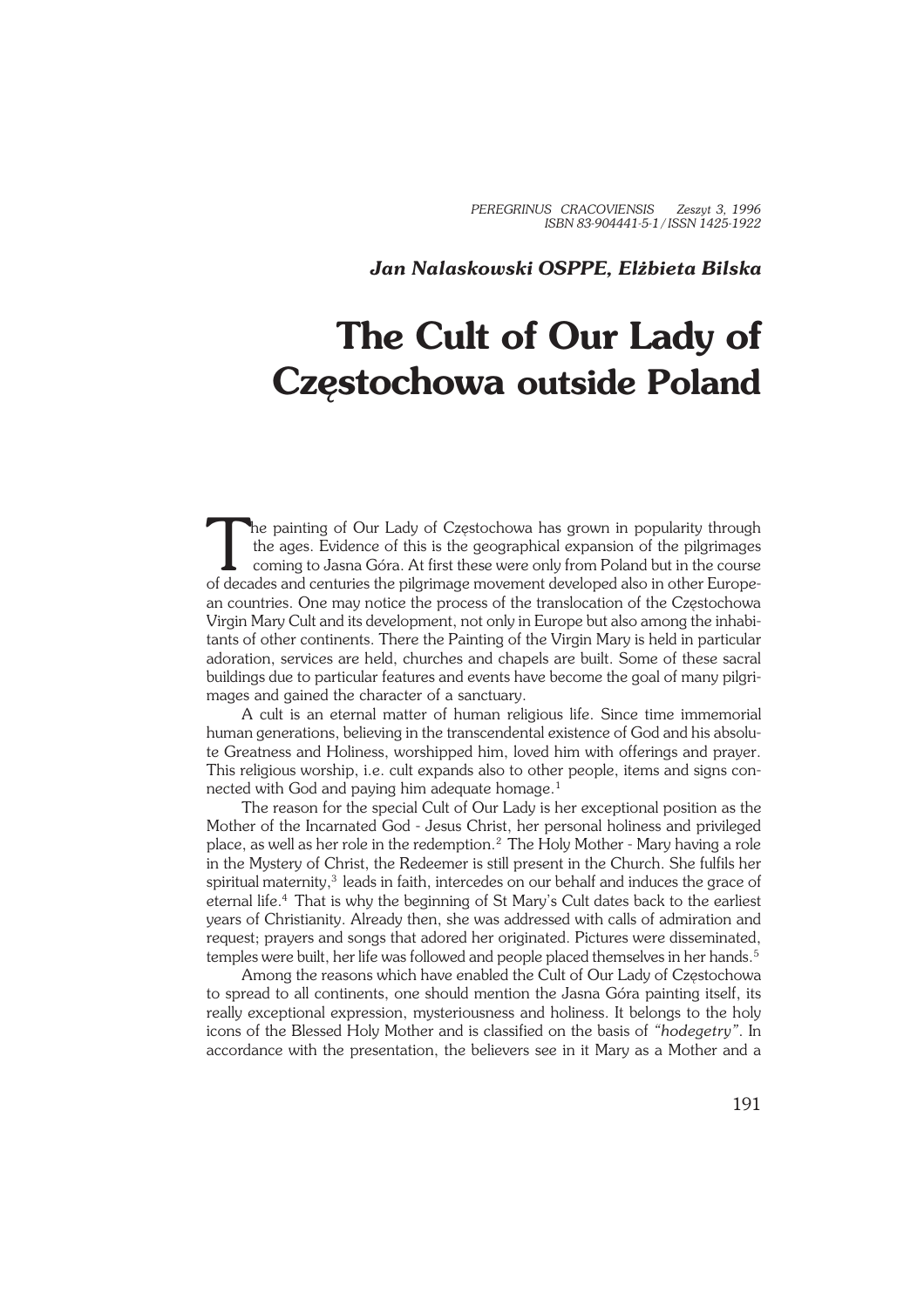reliable guide on the roads of our earthly pilgrimage.<sup>6</sup> Our Lady of Jasna Góra, and Mother with the Infant Jesus in her arms, marked with dignity and seriousness, with a face full of care and kindness absorbs our attention, brings about deep respect and religious reflection, alarms and fills with hope. It is of supranational and timeless character. Due to its icongraphic recording of *"theotocos"* and *"hodegetry"* − The Mother of God and Mother of People, whom she guides, the painting of Jasna Góra gained priority over the others. Looking at St. Mary and her "intimacy", one sees that the Jasna Góra Sanctuary has strong magnetic and radiating power. That is why not only Poles but also other nations and younger and increasingly generations seek to meet the Mother of the Lord here, in order to find the strengthening of their own faith in her proximity, to experience God and to reconcile with him.<sup>7</sup>

The popularization of Our Lady of Jasna Góra and her cult beyond the borders of the Republic of Poland, especially outside Europe is strictly connected with Polish emigration. Polish missionaries also played an important role in spreading the Black Madonna Cult as they often took a copy of Our Lady of Częstochowa with them.

The first paintings and altars devoted to the Lord's Mother of Jasna Góra were worshipped in Europe as early as in 15th century and were particularly popular in Hungary. This was linked with the fact that this country was the first seat of the Pauline Order in Europe. At that time a copy of the painting known as the Black Madonna was created in the village of Sopronbahfalva (today Sopron). Because of the contacts between the Paulines during the wars of liberation against the Turkish rule, the Cult of the Częstochowa Virgin Mary intensified. The paintings of Madonna may be still seen today at the Academic Church in Budapest and the monastery in Marianosztra. The cult of this picture is also known at the Pauline church in Papa. The Black Madonna was also worshipped at the Franciscan churches in Simontor− nya, Baja, Jaszbereny, Szeged and Szabadka.<sup>8</sup> At present there are five churches devoted to Our Lady of Częstochowa in Hungary. In eight others, copies of the Jasna Góra painting were placed on the main altar. One of them is in the Cathedral of the Primate of Hungary in Ostrzyhom−Esztergom.

One of the oldest sanctuaries linked with the Cult of the Jasna Góra Virgin Mary is in Germany in Gnadenfeld near Neuburg. A copy of the miraculous painting was brought here in 1626 by Wolfgang Michael von Silberman. In the year 1653 the Paulines also placed a copy of the painting in a church in Rohrhelden. A better known sanctuary of Our Lady of Częstochowa known as the "Westfalen Częstocho− wa" is in Naviges. This centre played a very important role in the development of St. Mary's Cult on the territory of Germany after the Second World War. Apart from that, the copies of the painting are to be found also in the churches in Gabronshau− sen, Moosburg and since 1981 in the churches of the Pauline Fathers in Mainburg in Bavaria and Dauchingen in Swabia. Because of the efforts of Father Kozicki to commemorate the 600th anniversary of Jasna Góra, a copy of the painting was placed in the Church of St. Anthony in Frankfurt on Main.

In 18th century in Slovakia two churches under the invocation of Our Lady of Częstochowa were built, for example in Kostrywnica where pilgrims brought a copy of the painting in 1750 which was worshipped as the Polish Mother of God. Later in

 $\Gamma$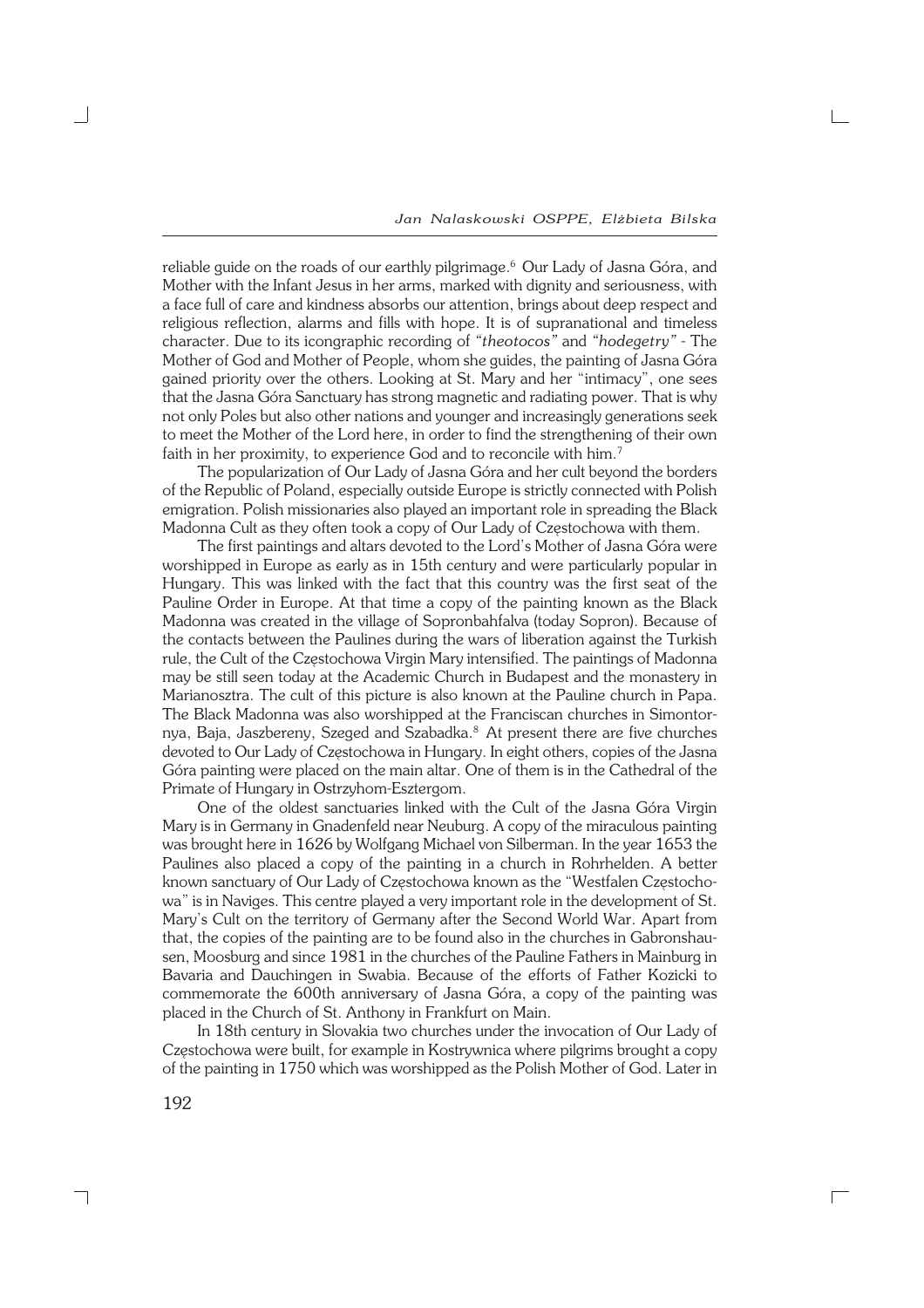the years 1766−1768 a church was built there. Copies of the painting are kept in a further ten shrines.

In Croatia five churches dedicated to the Lady of Jasna Góra were built and in four the altars were consecrated to her. The oldest painting copy in this area is the Subotnicka Black Lady. It does not have the cuts on the face, therefore it is sugge− sted that it was painted before 1430. The pictures are also to be found in Bulgaria in a church in Burgas and in a chapel in Martinica in the territory of Bosnia.

One of the oldest copies, dating back to the 17th century, is the depiction of the Virgin Mary worshipped as the Rosary Lord's Mother in Uherski Brod in the territory of Moravia. The presence of the painting of Our Lady in Česky Sterberk, according to tradition is connected with the campaign of Jan III Sobieski at Vienna in 1683.

The tradition of the Jasna Góra Lord's Mother Cult in Austria also dates back to 16th and 17th century. Two churches, consecrated as those of Jasna Góra Lord's Mother, and five altars are from that period. In 1903 Father Euzebiusz Rejman gave a painting of Our Lady of Częstochowa to the church in Kahlenberg. On 13th Sep− tember 1983 the Pope John Paul II blessed a chapel dedicated to the Lady of Jasna Góra there. In 1963 a painting was placed in the chapel of the Vienna hospital of Semmelveis.

The beginnings of the Cult of the Black Madonna in Italy may be dated back as early as the 17th century when an engraver - Giacomo Lauro made copies of the Jasna Góra painting and sent them to renowned people in Poland. The copies found in the sanctuaries of La Madonna del Reduce, a Sondorio, Il santuario della Madon− na di Częstochowa in Dozio Valgreghentio or Gualdo Tadino originate from that time. Apart from these, one must mention the copies found in the Roman basilicas of St. Peter's in the Vatican and St. John Lateran, and the churches of St. Stanisław the Bishop and Martyr, the Pauline Fathers and in the church of the La Rustica parish.

A great influence in spreading of the cult on the territory of the Russian Empire was due to Polish political deportees after the uprisings of 1830 and 1864. The altar of the Jasna Góra Lord's Mother in Yalta originated at that time. At the begin− ning of the 20th century, Father Pius Przeździecki gave a copy of the painting to the church in Wiatka, Siberia.

The Cult of the Częstochowa Lady started in Russia after Russian forces cap− tured Częstochowa in 1813. After the siege, a delegation of Paulines went out with a copy of the painting to General Saken. The general took it to Petersburg where, at the order of Tsar Alexander I, the copy of the Częstochowa Icon was placed in the Kazan Cathedral in Petersburg. At the beginning of the 19th century, the Russian Orthodox church introduced the liturgy feast of the Częstochowa Icon on 6th March. In the monastery in Turkowice, erected in 1903, the Jasna Góra Icon was worship− ped under the name of the Turkowice Lord's Mother.

But the majority of churches and altars devoted to Our Lady of Częstochowa were erected in Europe in 19th and 20th century. This fact was linked with the

Г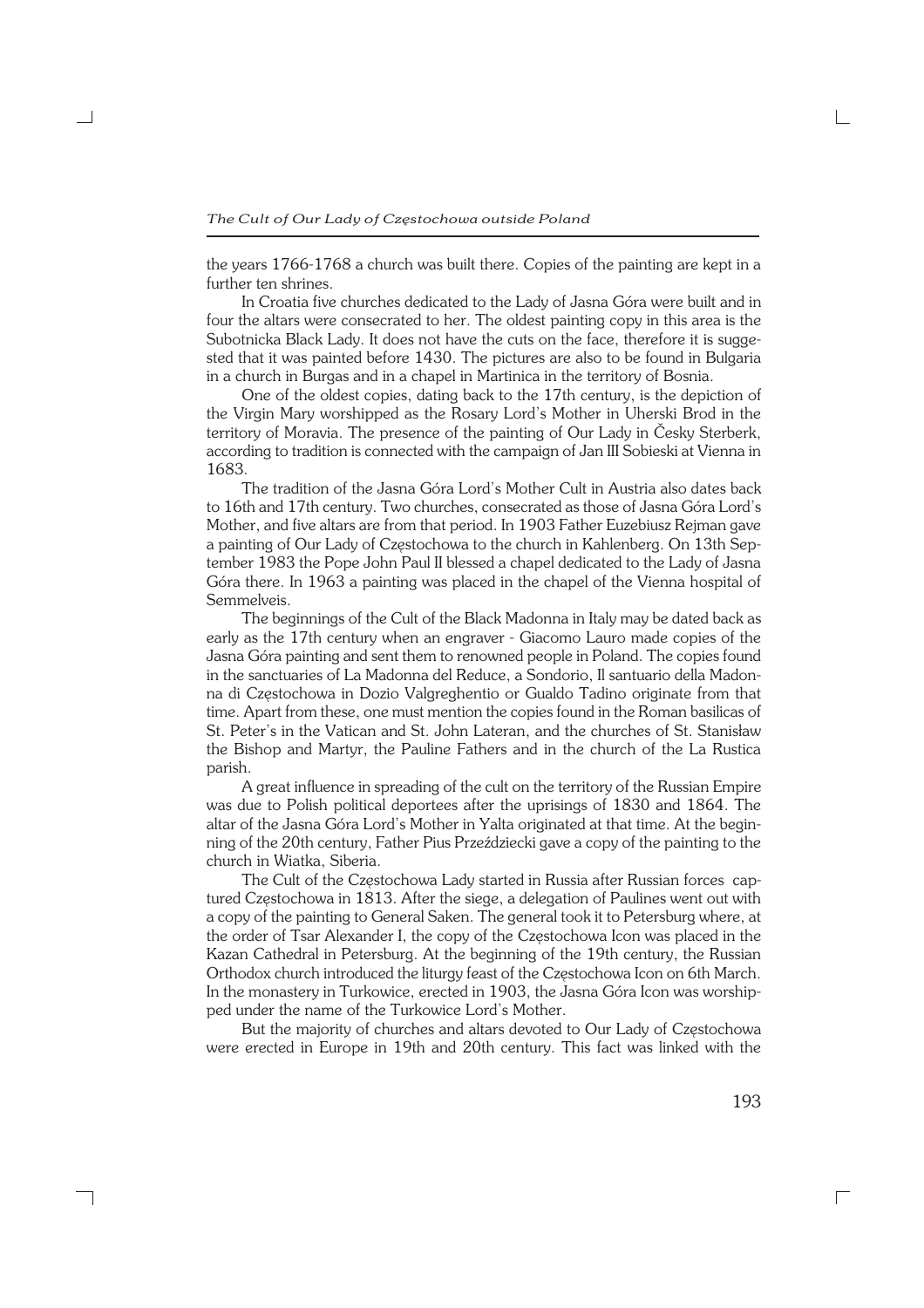activities of Polish immigrants and creating of Polonia (Polish diaspora) centres in England and France. The Cult of Our Lady of Częstochowa in France dates back, with its tradition, to the times of the Polish emigration after the Targowica Confederation in 1792 and the two uprisings: November and January. After the Second World War there was effort to renew the cult by Christ's priests. To commemorate the millennium of Christianity a church dedicated to Our Lady of Częstochowa and Father Maksymilian Maria Kolbe was built in Roubaix. It was consecrated in 1971. In 1983 the enthronement of the Jasna Góra copy was performed by a Protestant community in Taize. The first church dedicated to Our Lady of Częstochowa was consecrated in London for the Polonia living there in 1906. The next temples were built after the Second World War. In 1957 the church in Fawley Court was consecra− ted and this was followed by the one in Bredford near Manchester.

Since mid−1979 to 1986, Leon Śliwiński introduced the painting of the Lord's Mother to 29 cathedrals and basilicas in Spain and to over 70 parishes and churches of the monastic orders.<sup>9</sup> According to approximate data, on the territory of Europe there are 38 churches and 9 chapels under of the name Our Lady of Częstochowa together with 286 altars.

For the last 20 years one can notice an increase and enlivening of the relations between the already existing St. Mary's sanctuaries. This is especially true of those in Europe and the Jasna Góra Sanctuary of Our Lady of Częstochowa. It seems that this phenomenon is linked with the pontificate of Holy Father John Paul II. His apo− stolic journeys, marked with Marian style and piousness, visits to local sanctuaries and people and societies to the care of the Lord's Mother, inspired the need of adding value to the function and role of Marian sacred places. The Mariological− Marian character of the Pope's priestly and evangelizing activities have started to create aconviction that Jasna Góra also is without any doubt the source of Marianity and apostolic zeal.

The Jasna Góra Sanctuary became not only a target of pilgrimages but also of drawing towards it, of making permanent bonds, of inter−sanctuary unification in the common adoration of the Blessed Mary, the Mother of the Lord. This process has been perfectly reflected through painting exchange particular sanctuaries. Copies were brought to Jasna Góra, but chiefly those of the Jasna Góra Lady were taken to the places of pilgrimage. The new feature is the fact that groups of people or dele− gations of sanctuaries, Church dignitaries or civil authorities of a given town, or village arrive to take a copy of the painting. In this way so called "twin" sanctuaries are formed, like sister cities, friendly centres of religious cult amongst which Jasna Góra is at the head.

This spiritual approaching, enlivening of ties and religious enrichment, this "si− stering" has occurred between Jasna Góra and many Marian Sanctuaries such as: Lourdes, Fatima, Altötting, Siracusa, Loreto, Mariazell, Rocamadour and 10 sanctu− aries of the Lord's Mother in Italy. Last year the delegations of Episcopates took a copy of the Jasna Góra Mother's painting to the Philippines and Taiwan. In this way

 $\Gamma$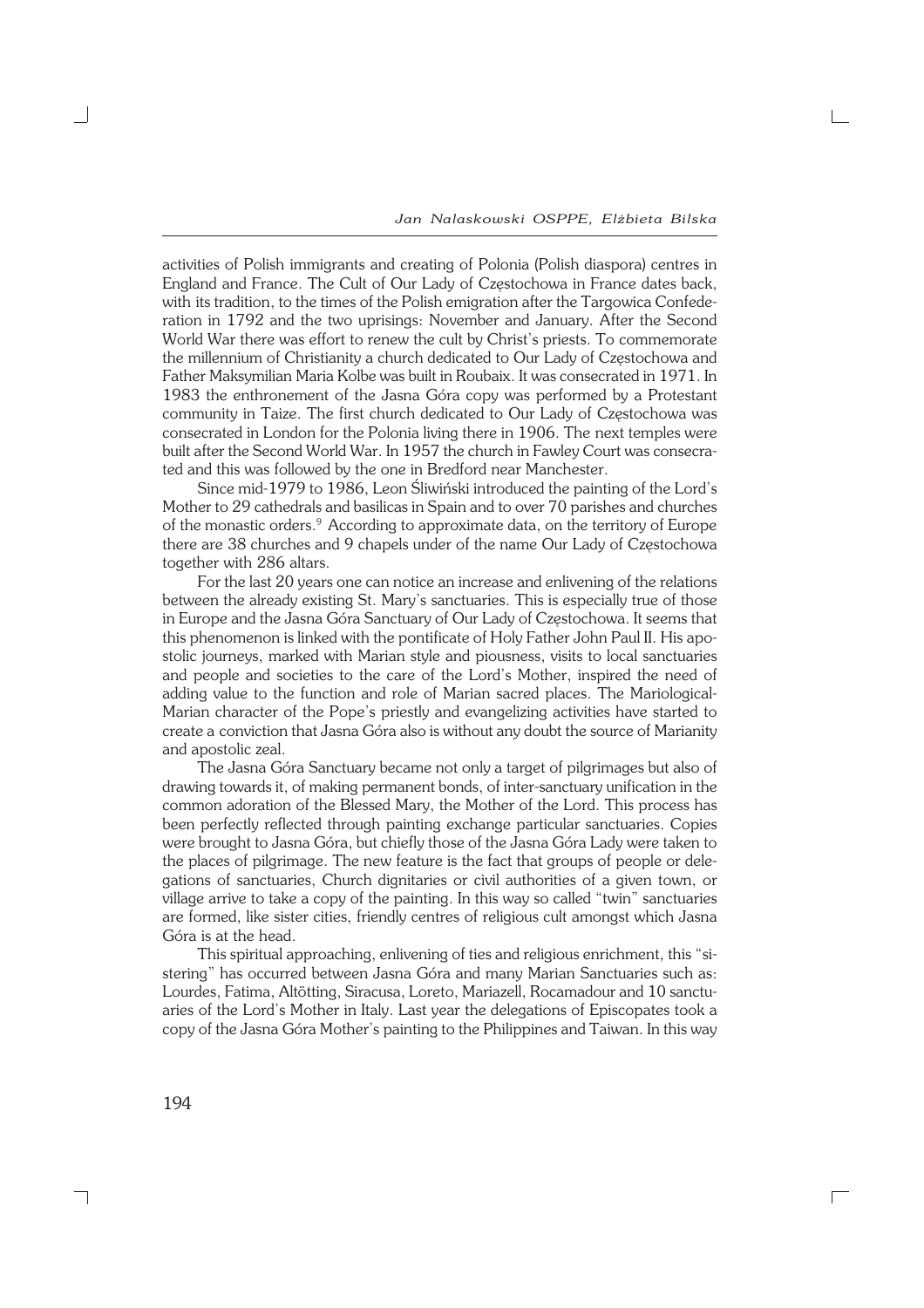via the sacred Painting and the Jasna Góra sanctuary a link is formed that binds people and nations together.

The presence of copies of Our Lady of Częstochowa outside Europe in the countries of Asia, both Americas, Africa and Oceania is due to the work of Polish missionaries and immigrants. The Cult of the Black Madonna in mission countries started to develop in 19th century. The greatest flourishing of the cult took place in the second half of 20th century when a large number of Polish missionaries went to foreign counties. During the pontificate of John Paul II, in countries that are prepa− ring for the visit, reproductions of the Jasna Góra painting are printed.

In Canada there are several churches under the invocation of Our Lady of Częstochowa. The best known sanctuary is that in London (Ontario). Several pain− tings are in other churches such as: the Nottingham cathedral and the Kaszuby church in Vilnius near Renfrew. The latter being crowned in 1975.

In the United States, among the greatest Catholic centres of pilgrims are three sanctuaries in which the item of adoration is the painting of Our Lady of Częstocho− wa. These are Doylestown in Pennsylvania in Eureka, Missouri and Cleveland in Ohio. Apart from these there are a few other churches devoted to Our Lady of Częstochowa. The oldest temples include: the church in Blossburg, built in 1874 and the church in Eynon from 1905 which is similar to the Jasna Góra chapel in its architecture. One of the newest churches is the one dedicated to Our Lady of Często− chowa in Merriville in the state of Indiana, built as a votive for the 600th anniversary of Jasna Góra in which a copy of the painting blessed by Pope John Paul II is housed. Nearly all Polish churches in Chicago have copies of the Jasna Góra painting. In the cathedral of Saint Mary of the Assumption is a chapel of Our Lady of Częstochowa with a copy of the painting that was offered by Cardinal Franciszek Macharski in 1986 in the place of the one that had been stolen earlier. In the same year a painting was placed in the church of St. Karol Boromeusz in Port Charlotte, Florida. In 1985 a copy named "Emmigrant" was brought in 1925 to the Pauline founded parish in Great Meadows, New Jersey. Altogether, there are 27 churches of Our Lady of Częstochowa and many chapels and altars in 26 dioceses.

The National Sanctuary of Our Lady of Częstochowa in Doylestown, Pennsy− lvania, known also as the "American Częstochowa", was founded through the efforts of Father Michał Zembrzuski. The situation after the Second World War in Europe had great influence on the creation of this cult centre. At that time, i.e. in the fifties, the Hungarian authorities closed down the province of the Pauline Fathers. The heads of the Order, being afraid of annulment of the order in Poland made efforts to establish new locations. Polonia in the USA needed a Marian Cult centre and the subject matter had beenwas first brought up as early as in the thirties. The idea came to life when the Paulines arrived at Doylestown in 1951 and particularly due to the initiative and efforts of Father Michał Zembrzuski. In a chapel, made from a barn, a copy of the Jasna Góra painting was placed on 26 June 1955. The church of Our Lady of Częstochowa and Queen of Peace that was erected in the years

 $\Box$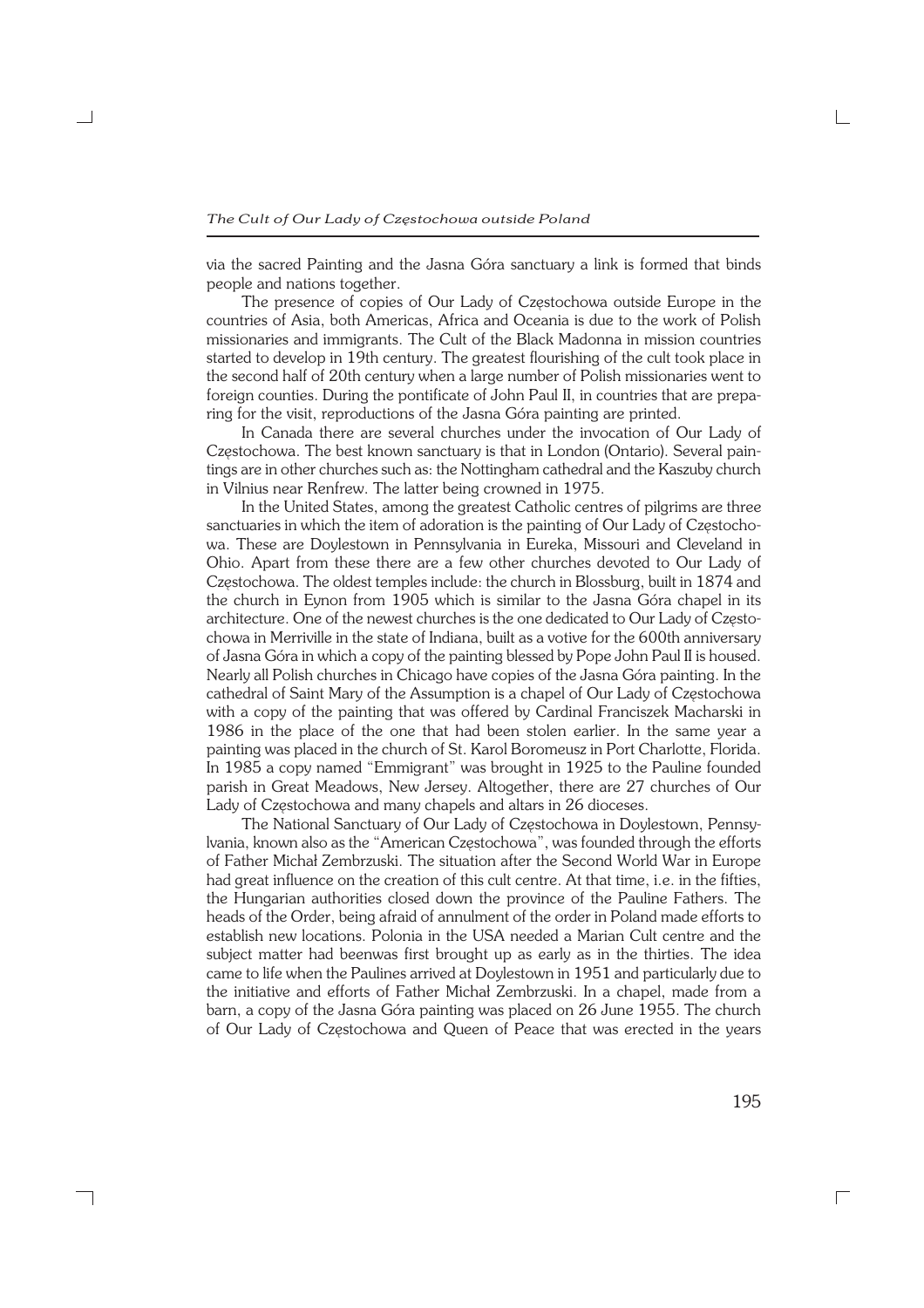1965−1966 as a votive offering of American Polonia to celebrate the Millennium, was consecrated on 16th October 1966 by Archbishop Jan Król from Philadelphia. 135 thousand people took part in the ceremony.

The first pilgrimage numbering several hundred people came to Doylestown on 26th June 1955 for the ceremony of the opening of the chapel of Our Lady of Częstochowa. The number of pilgrims grew systematically each year. In 1963 it was calculated that every year 50 thousand pilgrims arrived there.<sup>10</sup> In recent years the number of tourists and pilgrims has exceeded half a million annually. The majority of organized and individual pilgrimages come from the following states: Pennsylvania, New Jersey, Connecticut, Maryland, Delaware, New York. Also pilgrims from Flori− da, Illinois, Michigan, Ohio and Canada arrive. The pilgrimages are mainly organi− zed by Polonia organizations e.g. the Congress of American Polonia for East Pennsy− lvania and the Union of Polish Women in America. Apart from Poles, pilgrims of other nationalities such as Americans, Italians, Lithuanians, Ukrainians, Slovaks, Canadians, Mexicans and Haitans visit the sanctuary.

In South America, 16 churches were built together with several chapels under the invocation of Our Lady of Częstochowa. Apart from that there are 105 altars dedicated to the Jasna Góra Lady. The development of the Cult of Our Lady of Częstochowa dates back to the beginning of 19th century when Poles emigrated across the sea, mainly to Brazil. In the later period a significant role in spreading the cult among the local people was performed by missionaries. The Cult of the Jasna Góra Lord's Mother is particularly popular in Brazil. It exists both in big cities such as Rio de Janeiro, Sao Paulo, Porto Alegre or Kurytyba as in other towns located in the interior. There are churches for example in Queiro, Murici Rio da Prata, Via Aurea and Porto Alegre of Sao Paulo. In 1981 the cornerstone was blessed for the con− struction of a chapel in Fazendinha. On 2nd January 1978 the in Guatemala Capu− chin fathers started to build the Polish Częstochowa − a Sanctuary for the adoration of Our Lady of Częstochowa in Estanzuela Arrika. The ceremony of consecration and opening of the Black Madonna of Częstochowa church took place on 2nd De− cember 1978 and was preceded by spiritual preparation of the local people. The second church under the invocation of Our Lady of Częstochowa was built by Father Damian Delekta OFM Cap in the village of Los Achiatos. It was to commemorate the 600th anniversary of the presence of the painting of the Lord's Mother on Jasna Góra. The ceremony of blessing the temple took place on 26th August 1982. In Mexico, there are also two churches dedicated to Our Lady of Częstochowa. One of them is in Mexico − at the capital of the country and is looked after by the Augusti− nian fathers; the second church was built in Tocambano.

The Cult of the Lord's Mother started to develop in Africa at the end of 19th century. It was popularized chiefly thanks to Polish missionaries who worked among the local people. Yet, its greatest growth was observed after the Second World War, especially during the pontificate of John Paul II. One may state that one of the first propagators of the Cult of Our Lady of Częstochowa was a missionary, looking after people touched by leprosy, namely Jesuit Father Jan Beyzym, who came to Mada−

 $\Gamma$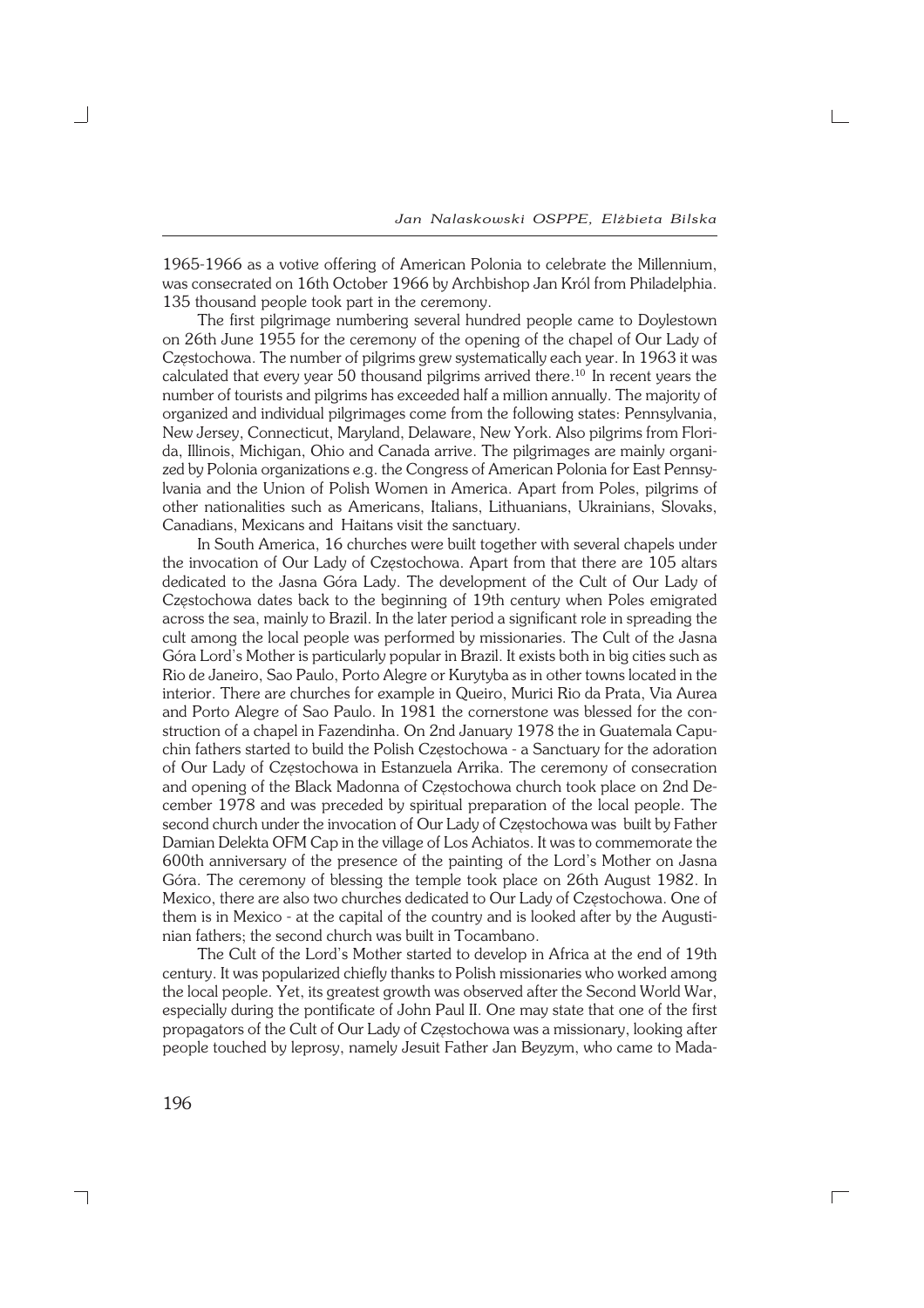gascar at the end of 19th century. He brought a copy of the Our Lady of Częstocho− wa painting, which he had bought in Cracow to Marana. The Cult of the Black Madonna introduced by Father Bejzym has not deteriorated and is still expanding.

For over a hundred years in the Republic of South Africa on the river of Umzim− kulu, near Pietermoritzburg is a town called Censtocow Mission − African Częstocho− wa.11 Amission called "The Mission of Our Lady of Czenstochova" was established by an Austrian Trappist Abbot Franz Pfanner in 1888<sup>12</sup> who brought a copy of the Wonderful Painting of the Jasna Góra Lady. This copy has survived to the present day. Yet, the face of the Lord's Mother was painted over, by this giving her a Negro countenance. To make the pronunciation of Częstochowa easier for the natives, it was changed to *Centocow*. <sup>13</sup> This place was called "Częstochowa" probably becau− se the monks received from form a Polish princess − possibly Ledóchowska and also possibly because there were two brothers from Poland in this commune. The mission in South Africa founded by Abbot Pfanner was one of the many missions which were given the name of a European sanctuary. Assisi, Marai Tall, Kevelear, and Lourdes were created earlier.

In 1909 the Abbey of Trappists in Marianhill with the Consent of the Apostlic Capital was transformed into a gathering called "The Congregation of Marannhill Missionaries". In the years 1910−1913, the Mariannhillists built a church next to the old one in Centocow, which after the overhaul was to perform the function of a sanctuary of the Lady of Jasna Góra. At the beginning of the fifties the painting was handed over to the diocese clergy (native).

In 1990 Bishop Gerard S. Ndlovu sent a motion to the General of the Pauline Order − Father Jan Nalaskowski to take over this object. Two Pauline fathers, Stani− sław Dziuba, Ignacy Stankiewicz and brother Andrzej Adamus, came to stay in Cen− tocow on 22nd November 1991, but the formal appropriation of this site took place on 1st January 1992.

In Cameroon<sup>14</sup> the Sanctuary of Holy Mother of the Lord in Figuil established by the Missionaries of the Virgin Mary is not only the place of pilgrimage of Gidars − it is the best known place of the Marian Cult in this part of Africa. On the day of the Holy Mother of the Lord (1st January) and on the day of Our Lady of Częstochowa (26th August) many pilgrims come there from Northern Cameroon and the neighbo− uring areas of Nigeria and Chad. Due to numerous meetings, retreats and congres− ses, Figul is gradually becoming the spiritual centre of the local churches.

Apart from the afore mentioned centres of the Black Madonna Cult there are also three other temples devoted to her, namely in Mpinga (Burundi), Korbongou (Togo), Masindo (Uganda) and paintings in Gikongoro (Rwanda), Mamanga and Ma− kulani (Tanzania) and Mpunda (Zambia).

In Asia, there are three churches under the invocation of Our Lady of Często− chowa, including two in Turkey (e.g. Adampol) and one in Indonesia on the Flores island. The Cult of Our Lady of Częstochowa reached Indonesia as late as in 1965. The propagators were Verbist priests, Priests of the Order of the Sacred Heart and

 $\Box$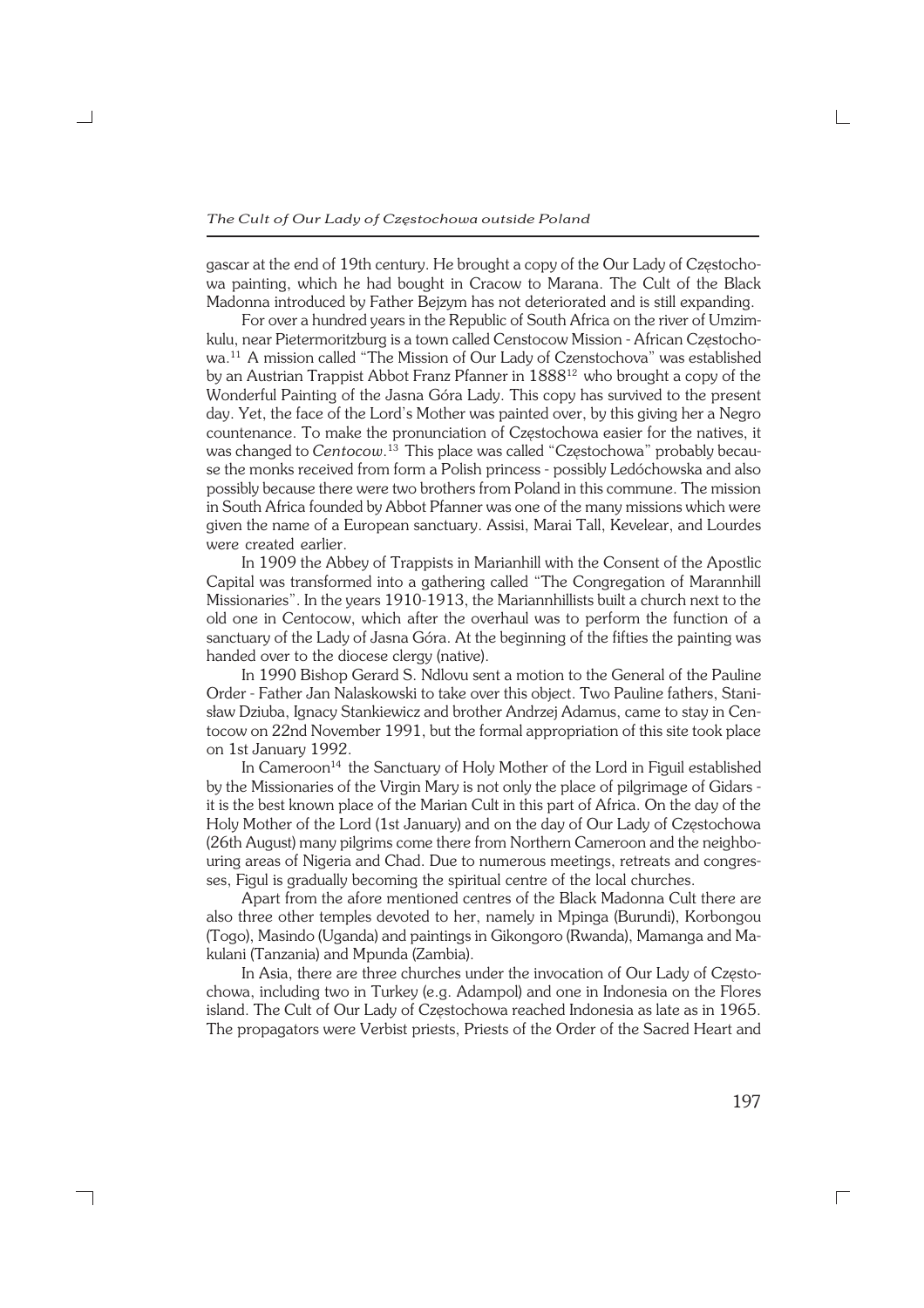Ursuline sisters. At present there are two chapels in this country, namely in Mangu− lewa and Buttarya and the afore mentioned church in Borong. In India there is one chapel in Bondamunda in the state of Orissa. The spreading of the Cult of Jasna Góra Queen of Poland in the Holy Land took place thanks to Polish missionaries: the Franciscans and Elizabethan sisters. Today there is one altar in this area in the church of St. Peter in Jaffa, a chapel in the "Polish House" in Jerusalem and three paintings in the New Polish House in Jerusalem. On top of that there are two bas−reliefs, one is situated in Tyberiada, the second at the 4th station of the Way of the Cross in Jerusalem. The intermingling of the Black Madonna with the Orthodox Church is being observed. John Paul II during his visit to Turkey in 1979 left a copy of the Jasna Góra Icon for the Orthodox church in Istambul.

The Cult of Our Lady of Częstochowa is being spread among the local people of Oceania by Polish missionaries. Copies of the wonderful painting are to be found in Papua New Guinea. The genesis of the Cult of the Black Madonna is different in Australia. In this country there are three churches under the invocation of Our Lady of Częstochowa (Marayong, Melbourne and Berrima) and nine altars.<sup>15</sup>

The Shrine of Our Lady of Mercy in Penrose Park on the outskirts of Berrima is about 20 kilometres from the centre. The decision to create a centre of Marian Cult in this part of the continent, half way between Sydney and Melbourne, was because of the interesting landscape, good communication links and an economic factor− the low price of land. The founder of this sanctuary is Father Augustyn Józef Łazur OSPPE. He came from Doylestown to Australia on 24th April 1981 where in Goulbourn he started work at the church of Our lady of Fatima. Masses were delive− red, in the intention of peace after Martial Law was declared in Poland, before the painting of Our Lady of Częstochowa brought by Father Augustyn. At the same time, Father Łazur continued the search for an appropriate place to establish a sanctuary. In the end he chose the town of Berrima. Bishop William Murray, the Ordinary of the Wollogong diocese granted the church, dedicated to St. Franis Xavier, on the basis of perpetual usufruct to the Pauline Order. Next to the church was a two hectare square but there was no place for a dwelling. Therefore, at the beginning, a small house rented by Father Augustyn, known as "Berrima House" performed the role of a cloister. Next the overhaul of the church began. This were necessary as the sacral building had not been used for ten years. In August 1983 father Augustyn Łazur came to Poland for a copy of Our Lady of Częstochowa. The copy measuring 120x80 cm, painted by Ms. Dawisz−Beniszowska from Toruń, was blessed by Pope John Paul II at Jasna Góra on 20th June 1983 during his 2nd Pilgrimage to Poland. The painting for the sanctuary was bought by the Koncewicz family from Strathfield. At first it was placed in the cloister chapel of the "Berrima House". Next on 13th May 1984 it was taken by procession with the assistance of Bishop W. Murray to the church and placed in the main altar. This day is considered to be the official day of opening the Shrine of Our Lady of Mercy in Berrima.

The final move to Penrose Park took place on 28th March 1985. The painting of Our Lady of Częstochowa was moved as well. On the altar of the church in Berina

 $\Gamma$ 

┓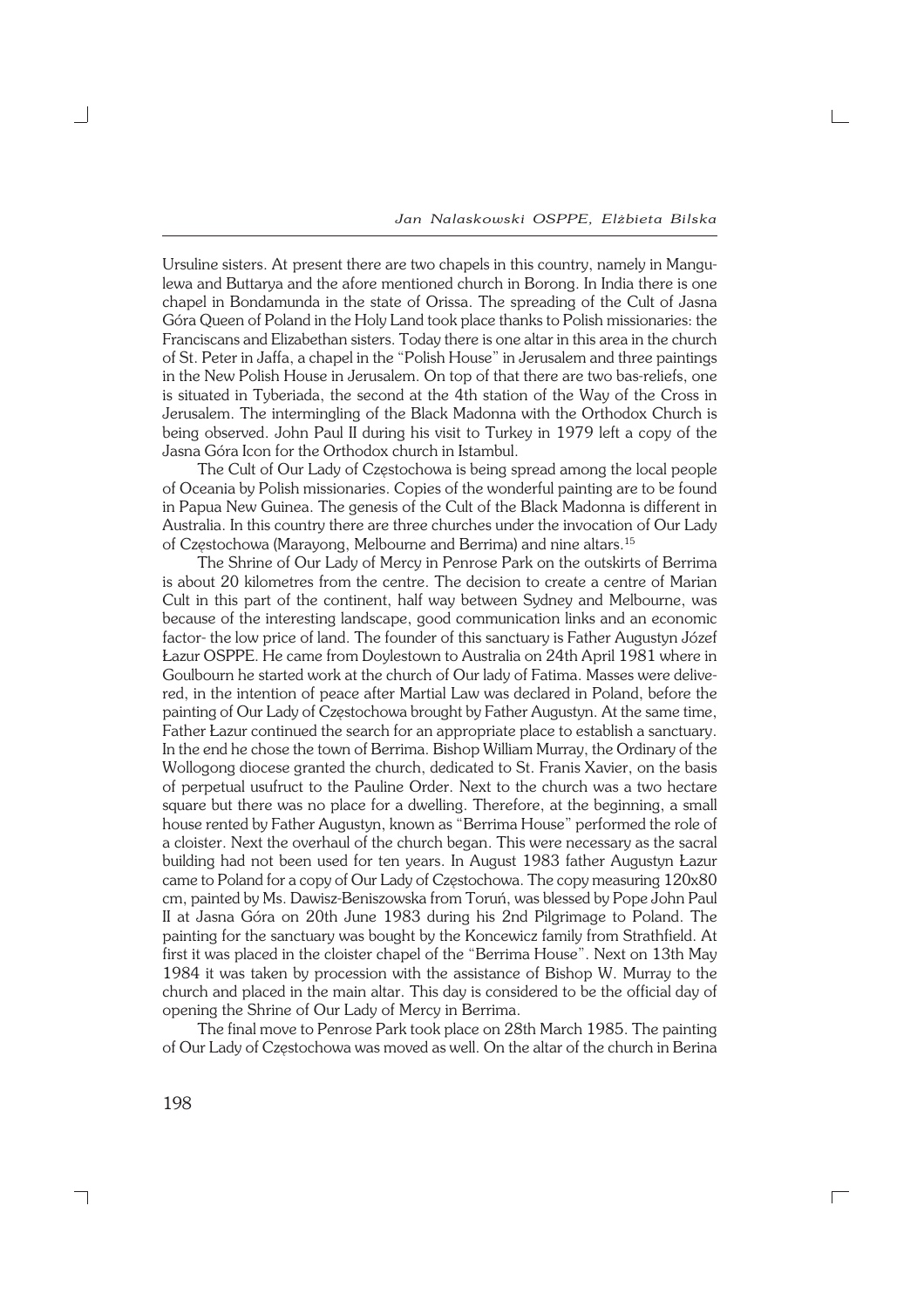another copy of the Jasna−Góra painting was left. In the Marian Year of 1987, announced by John Paul II, the sanctuary was included in the places of pilgrimage by the Ordinary of the Wollongong Diocese. 1991 saw the celebration of the tenth anniversary of the Pauline Father's coming to Australia and the seventh anniversary of establishing the Shrine of Our Lady of Mercy in Berrima.

Right from the beginning this place had the character of a pilgrim destination point. The first visits were because of pure interest. The greatest number of pilgrims arrives for Main Indulgence on the first Sunday of January for the celebration of St. Paul the Hermit, the patron of the Pauline Order. The other celebrations include the last Sunday of April (in 1991 the first Sunday of May), when the day of establish− ment is upheld, 26th August − the Celebration of Our Lady of Częstochowa, the thirteenth day of each month − the Fatima Masses, the first Saturday of each month − the service of Nine Saturdays.

The pilgrimage movement to the Shrine of Our Lady of Mercy rose in the last three years from 6.7 thousand in 1989 to 41.4 thousand in 1991. The number of pilgrims coming to the sanctuary varies during the year, in particular months and days. The greatest numbers come to the Fatima Masses.

The sanctuary has a tradition of walking pilgrimages, possibly as the only one in all Australia. The first walking pilgrimage was organized in April 1988 by Lidia and Stanisław Skibicki. From then on, at the end of April, a walking pilgrimage sets out to the sanctuary in Penrose Park from the church of St John the Evangelist in Camp− belltown. Its route covers 110 km. The sanctuary has more than a regional range; most of the pilgrims come here from New South Wales.

We have tried to compile the area arrangement of the Cult of Our Lady of Jasna Góra outside Poland. Although this attempt is far from being ideal, as it is incomplete, even fragmentary, it shows a fact that requires deep thought, pride and joy. The Blessed St. Mary in her Jasna Góra painting is known and worshipped all round the world. Thanks to the particular integrity of the Revelation, the Sacred Icon of Częstochowa helps to develop real faith; it unites Churches and people; it is an incentive to Christian humanism; it is a call to all Poles, to love God and their Home− land.

Therefore the Cult of Our Lady of Częstochowa deserves further research and analysis; it deserves comprehensive support and development as well as deep re− spect and involvement.

## **Notes:**

- <sup>1</sup> Cf. Cult in: *Słownik teologii biblijnej* (Dictionary of Biblical Theology), Poznań−Warsaw 1982, pages 414−419; Cult in: *Słownik teologiczny* (Theological Dictionary) (ed.) A Zuberbier, Katowice 1985, pp. 264−266.
- <sup>2</sup> Cf. *Konstytucja Dogmatyczna o Kościele* (Dogmatic Constitution on the Church) 55, (KK).
- <sup>3</sup> Encyclic of Pope John Paul II − *Redemptoris Mater*, 25th March 1987, n. 38 (RM).
- <sup>4</sup> Cf. KK 62, 66.

Г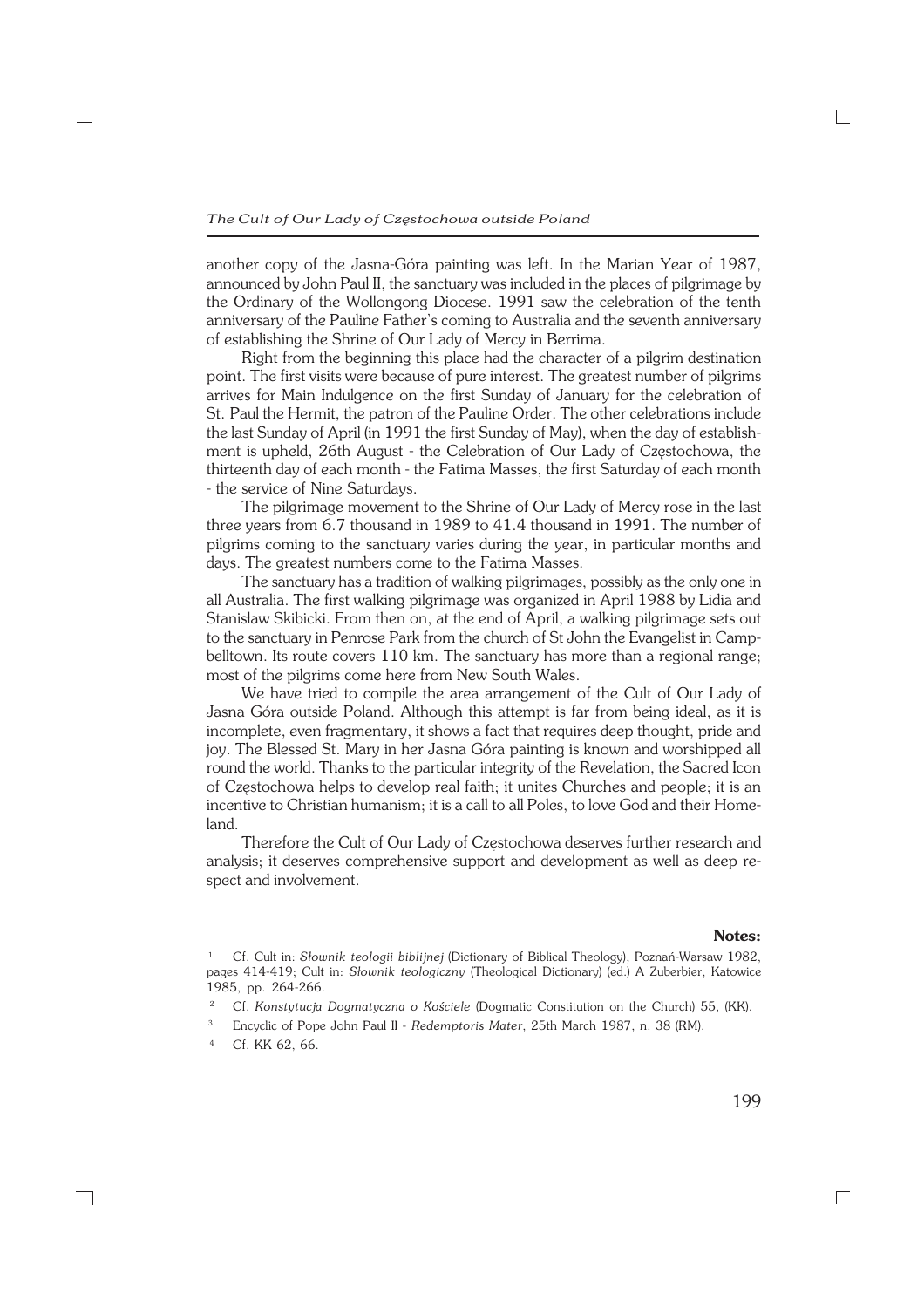<sup>5</sup> Cf. KK 65−66; Adoration of Ap. Pope Paul VI, *O należytym kształtowaniu i rozwijaniu kultu NMP* (On Proper Forming and Development of the Cult of Our Lady [Marialitis cultus], 2nd February 1974, pp. 27−68.

<sup>7</sup> Cf. RM 28.

8 I. Csaplaros, *Z dziejów kultu Matki Bożej Częstochowskej na Węgrzech* (The Cult of Our Lady of Częstochowa in Hungary), "Studia Claromontana", 9: 1991, p. 223.

<sup>9</sup> Z. S. Jabłoński, *Hiszpania − Ziemia Maryi*, (Spain −the Land of Virgin Mary), 9: 1992, p. 41.

<sup>10</sup> I. Czyrwik−Sołjan, 1993 *Katolickie pielgrzymki mniejszości narodowych w Stanach Zjedno− czonych na przykładzie Sanktuarium Matki Boskiej Częstochowskiej w Doylestown* (Catholic Pilgrimages of National Minorities in the United States on the Example of the Sanctuary of Our Lady of Częstochowa in Doylestown), "Turyzm", vol. 3, z. 1, p. 49.

<sup>11</sup> K. Maniecki, I Stankiewicz, *Częstochowa w afrykańskim buszu* (Częstochowa in the African Bush), "Jasna Góra", 1: 1995, pp. 10−13.

<sup>12</sup> Chronik von Centocow von P. Emmanuel Hanisch − 1888−1954. Missionsstation, page 1.

<sup>13</sup> General Curia of the Pauline Order, L.Dz. 581/93, M. Królik − General Vicar of the Pauline Father's Order, Protokół wizytacji kanoniczej w naszej placówce misyjnej Centocow w RPA odbytej w dniach 13−15 października 1993 (Protocal of canonical inspection at our Centocow mission in South Africa on 13−15th October 1993).

<sup>14</sup> J. Różański, *25 lat pracy ewangelizacyjnej polskich Misjonarzy Oblatów M.N. w Kamerunie Północnym* (25 Years of Evangelizing by Polish Oblate Missionaries of Virgin Mary in North Came− roon), "Misyjne Drogi", 13: 1995, p. 18.

<sup>15</sup> *Encyklopedia Katolicka* (The Catholic Encyclopaedia), Lublin 1991, vol. III, p. 866.

## **Bibliography:**

Csaplaros I., 1991,

*Z dziejów kultu Matki Bożej Częstochowskiej na Węgrzech* (From the History of Our Lady of Częstochowa Cult in Hungary), "Studia Claronontana", vol 11, pp. 219−229.

Czyrwik−Sołjan I., 1993,

*Katolickie pielgrzymki mniejszości narodowych w Stanach Zjednoczonych na przykładzie Sanktuarium Matki Boskiej Częstochowskiej w Doylestown* (Catholic Pilgrimages of Natio−

nal Minorities in the United States on the Example of the Our Lady of Częstochowa Sanctuary in Doylestown); "Turyzm", vol. 3, z. 1, pp. 41−53.

*Encyklopedia Katolicka* (The Catholic Encyclopaedia), *1991 Lublin, vol. III, p. 866.* Lorenc G., 1989,

*Amerykańska Częstochowa* (The American Częstochowa), Doylestown.

Maniecki K., Stankiewicz I., *1995,*

*Częstochowa w afrykańskim buszu* (Częstochowa in the African Bush)*, "Jasna Góra", No 1, pp. 10−13*

 $\Gamma$ 

*Mrzygłód C., 1993*

*Transfer kultu Matki Bożej Jasnogórskiej poza granice Polski na przykładzie Berrima− Penro− se Park,* Australia (The Transfer of the Our Lady of Częstochowa Cult Outside

Cf. KK 68